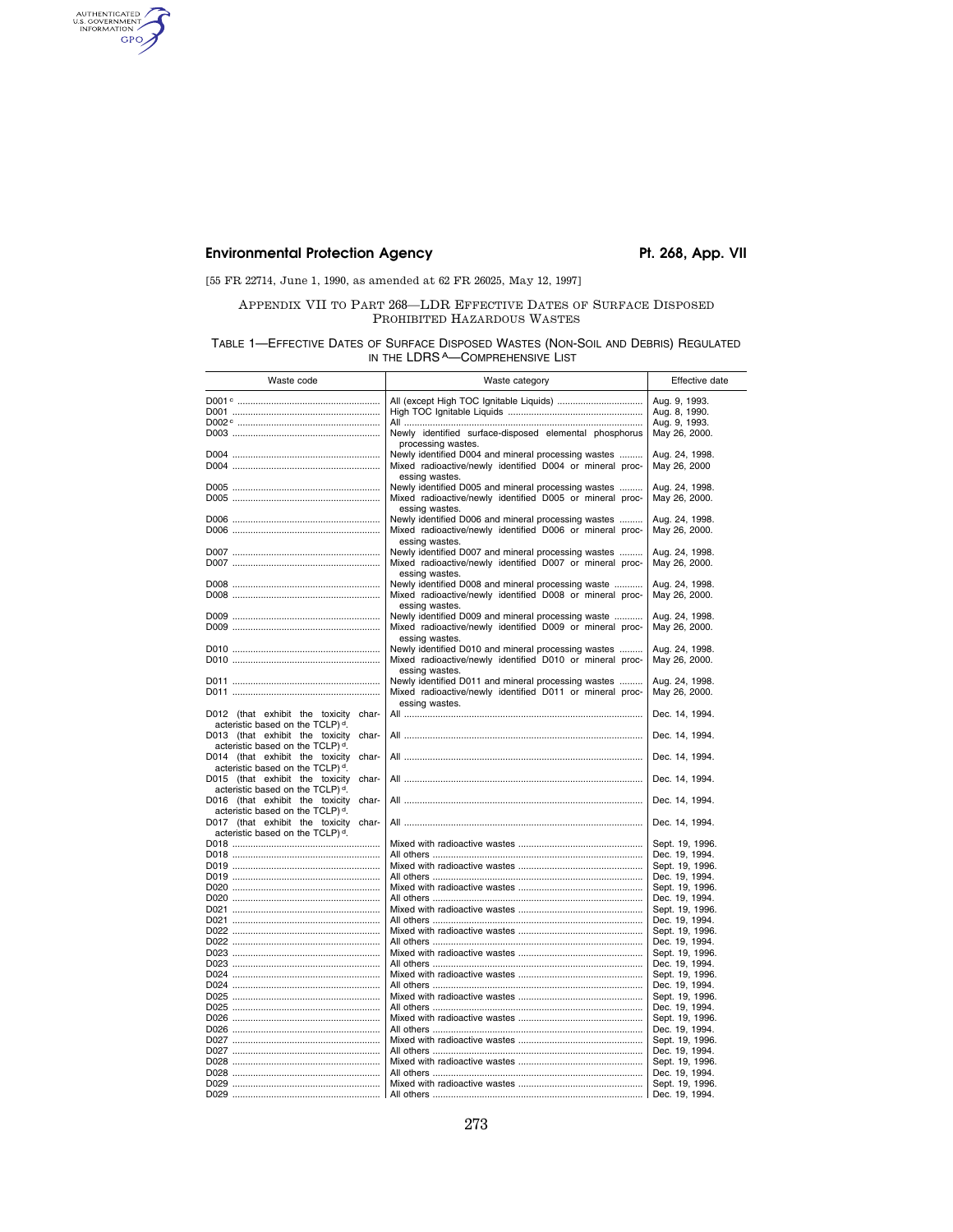#### 40 CFR Ch. I (7-1-10 Edition)

| Waste code                                            | Waste category                                                                                                                                                | Effective date                    |
|-------------------------------------------------------|---------------------------------------------------------------------------------------------------------------------------------------------------------------|-----------------------------------|
|                                                       |                                                                                                                                                               | Sept. 19. 1996.                   |
|                                                       |                                                                                                                                                               | Dec. 19, 1994.                    |
|                                                       |                                                                                                                                                               | Sept. 19, 1996.                   |
|                                                       |                                                                                                                                                               | Dec. 19, 1994.                    |
|                                                       |                                                                                                                                                               | Sept. 19, 1996.                   |
|                                                       |                                                                                                                                                               | Dec. 19, 1994.                    |
|                                                       |                                                                                                                                                               | Sept. 19, 1996.<br>Dec. 19, 1994. |
|                                                       |                                                                                                                                                               | Sept. 19, 1996.                   |
|                                                       |                                                                                                                                                               | Dec. 19, 1994.                    |
|                                                       |                                                                                                                                                               | Sept. 19, 1996.                   |
|                                                       |                                                                                                                                                               | Dec. 19, 1994.                    |
|                                                       |                                                                                                                                                               | Sept. 19, 1996.                   |
|                                                       |                                                                                                                                                               | Dec. 19, 1994.                    |
|                                                       |                                                                                                                                                               | Sept. 19, 1996.                   |
|                                                       |                                                                                                                                                               | Dec. 19, 1994.                    |
|                                                       |                                                                                                                                                               | Sept. 19, 1996.<br>Dec. 19, 1994. |
|                                                       |                                                                                                                                                               | Sept. 19, 1996.                   |
|                                                       |                                                                                                                                                               | Dec. 19, 1994.                    |
|                                                       |                                                                                                                                                               | Sept. 19, 1996.                   |
|                                                       |                                                                                                                                                               | Dec. 19, 1994.                    |
|                                                       |                                                                                                                                                               | Sept. 19, 1996.                   |
|                                                       |                                                                                                                                                               | Dec. 19, 1994.                    |
|                                                       |                                                                                                                                                               | Sept. 19, 1996.                   |
|                                                       |                                                                                                                                                               | Dec. 19, 1994.                    |
|                                                       |                                                                                                                                                               | Sept. 19, 1996.                   |
|                                                       |                                                                                                                                                               | Dec. 19, 1994.                    |
|                                                       | Small quantity generators, CERCLA response/RCRA cor-<br>rective action, initial generator's solvent-water mixtures,<br>solvent-containing sludges and solids. | Nov. 8, 1988.                     |
|                                                       |                                                                                                                                                               | Nov. 8, 1986.                     |
| F002 (1,1,2-trichloroethane)                          |                                                                                                                                                               | Aug. 8, 1990.                     |
|                                                       | Small quantity generators, CERCLA response/RCRA cor-<br>rective action, initial generator's solvent-water mixtures,<br>solvent-containing sludges and solids. | Nov. 8, 1988.                     |
|                                                       |                                                                                                                                                               | Nov. 8, 1986.                     |
|                                                       | Small quantity generators, CERCLA response/RCRA cor-<br>rective action, initial generator's solvent-water mixtures,                                           | Nov. 8, 1988.                     |
|                                                       | solvent-containing sludges and solids.                                                                                                                        | Nov. 8, 1986.                     |
|                                                       | Small quantity generators, CERCLA response/RCRA cor-<br>rective action, initial generator's solvent-water mixtures,                                           | Nov. 8, 1988.                     |
|                                                       | solvent-containing sludges and solids.                                                                                                                        |                                   |
|                                                       |                                                                                                                                                               | Nov. 8, 1986.                     |
| F005 (benzene, 2-ethoxy ethanol, 2-<br>nitropropane). |                                                                                                                                                               | Aug. 8, 1990.                     |
|                                                       | Small quantity generators, CERCLA response/RCRA cor-<br>rective action, initial generator's solvent-water mixtures,<br>solvent-containing sludges and solids. | Nov. 8, 1988.                     |
|                                                       |                                                                                                                                                               | Nov. 8, 1986.                     |
|                                                       |                                                                                                                                                               | Aug. 8, 1990.                     |
|                                                       |                                                                                                                                                               | Aug. 8, 1988.                     |
|                                                       | All ………………………………………………………………………………                                                                                                                            | July 8, 1989.<br>July 8, 1989.    |
|                                                       | All ………………………………………………………………………………                                                                                                                            | July 8, 1989.                     |
|                                                       |                                                                                                                                                               | July 8, 1989.                     |
|                                                       |                                                                                                                                                               | June 8, 1989.                     |
|                                                       |                                                                                                                                                               | Dec. 8, 1989.                     |
|                                                       |                                                                                                                                                               | July 8, 1989.                     |
|                                                       |                                                                                                                                                               | Dec. 8, 1989.                     |
|                                                       |                                                                                                                                                               | July 8, 1989.                     |
|                                                       |                                                                                                                                                               | Aug. 8, 1990.                     |
|                                                       |                                                                                                                                                               | Nov. 8, 1988.                     |
|                                                       |                                                                                                                                                               | Nov. 8, 1988.                     |
|                                                       |                                                                                                                                                               | Aug. 8, 1990.                     |
|                                                       |                                                                                                                                                               | Nov. 8, 1988.                     |
|                                                       | All ………………………………………………………………………………                                                                                                                            | Nov. 8, 1988.                     |
|                                                       |                                                                                                                                                               | Nov. 8, 1988.                     |
|                                                       |                                                                                                                                                               | May 12, 1999                      |
|                                                       |                                                                                                                                                               | Aug. 12, 1997.                    |

# TABLE 1—EFFECTIVE DATES OF SURFACE DISPOSED WASTES (NON-SOIL AND DEBRIS) REGULATED<br>IN THE LDRS A—COMPREHENSIVE LIST—Continued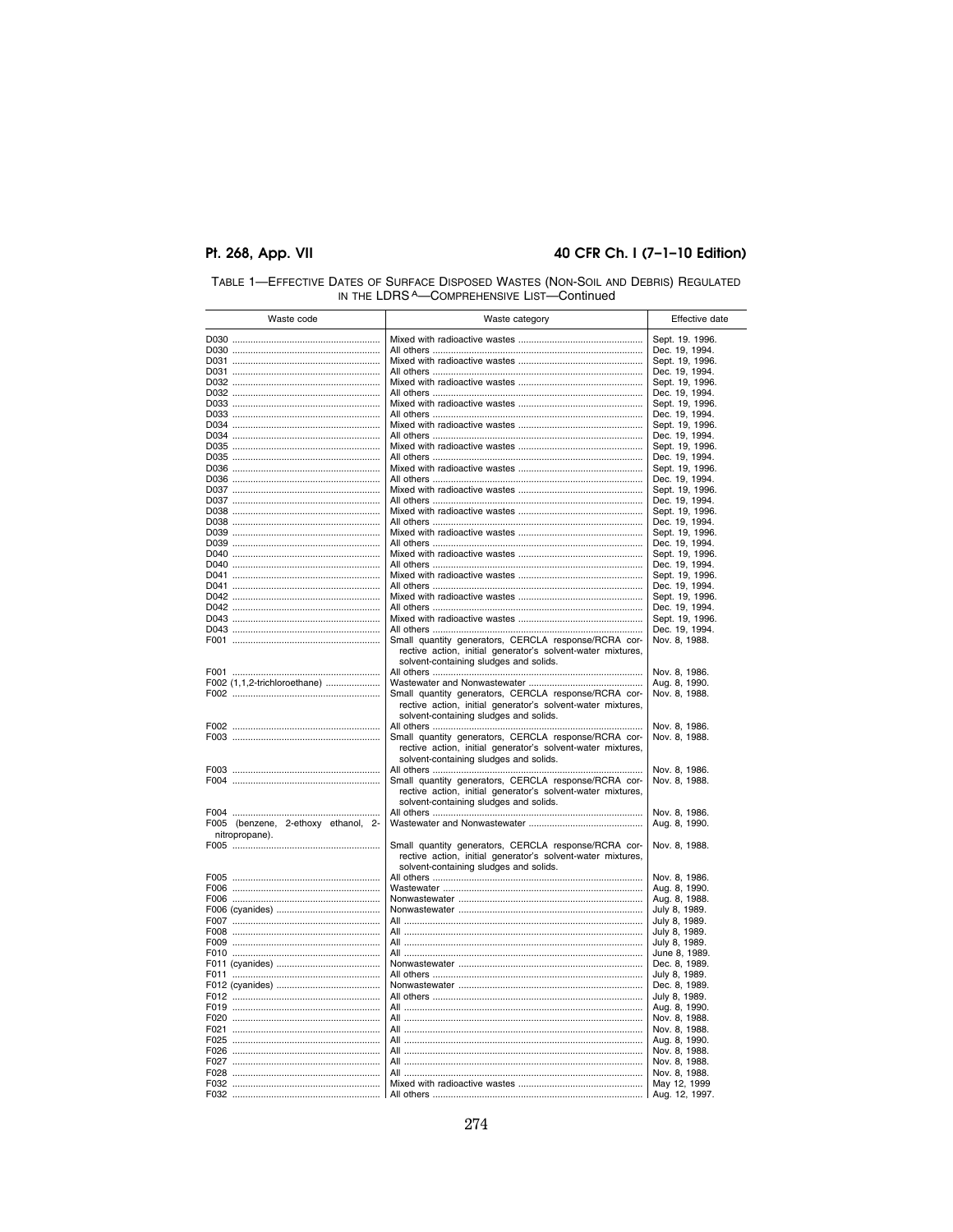| TABLE 1-EFFECTIVE DATES OF SURFACE DISPOSED WASTES (NON-SOIL AND DEBRIS) REGULATED |
|------------------------------------------------------------------------------------|
| IN THE LDRS A—COMPREHENSIVE LIST—Continued                                         |

| Waste code | Waste category                                                     | Effective date                 |
|------------|--------------------------------------------------------------------|--------------------------------|
|            |                                                                    | May 12, 1999                   |
|            |                                                                    | Aug. 12, 1997.                 |
|            |                                                                    | May 12, 1999.                  |
|            |                                                                    | Aug. 12, 1997.                 |
|            | Not generated from surface impoundment cleanouts or clo-<br>sures. | June 30, 1993.                 |
|            | Generated from surface impoundment cleanouts or closures           | June 30, 1994.                 |
|            |                                                                    | June 30, 1994.                 |
|            | Not generated from surface impoundment cleanouts or clo-<br>sures. | June 30, 1993.                 |
|            | Generated from surface impoundment cleanouts or closures           | June 30, 1994.                 |
|            |                                                                    | June 30, 1994.                 |
|            |                                                                    | Aug. 8, 1990.                  |
|            |                                                                    | May 8, 1992.                   |
|            |                                                                    | Aug. 8, 1988.                  |
|            |                                                                    | Aug. 8, 1988.<br>Aug. 8, 1990. |
|            |                                                                    | Aug. 8, 1990.                  |
|            |                                                                    | Aug. 8, 1990.                  |
|            |                                                                    | Aug. 8, 1988.                  |
|            |                                                                    | Aug. 8, 1990.                  |
|            |                                                                    | June 8, 1989.                  |
|            |                                                                    | Aug. 8, 1990.                  |
|            |                                                                    | Aug. 8, 1990.                  |
|            |                                                                    | June 8, 1989.                  |
|            |                                                                    | Aug. 8, 1990.                  |
|            |                                                                    | Aug. 8, 1988.                  |
|            |                                                                    | June 8, 1989.                  |
|            |                                                                    | June 8, 1989.                  |
|            |                                                                    | Aug. 8, 1990.                  |
|            |                                                                    | June 8, 1989.                  |
|            |                                                                    | Aug. 8, 1990.                  |
|            |                                                                    | June 8, 1989.                  |
|            |                                                                    | Aug. 8, 1990.                  |
|            |                                                                    | June 8, 1989.                  |
|            |                                                                    | Aug. 8, 1988.                  |
|            |                                                                    | Aug. 8, 1990.                  |
|            |                                                                    | Aug. 8, 1988.                  |
|            |                                                                    | Aug. 8, 1990.<br>Aug. 8, 1988. |
|            |                                                                    | Aug. 8, 1988.                  |
|            |                                                                    | Aug. 8, 1988.                  |
|            |                                                                    | Aug. 8, 1990.                  |
|            |                                                                    | Aug. 8, 1988.                  |
|            |                                                                    | Aug. 8, 1990.                  |
|            |                                                                    | Aug. 8, 1988.                  |
|            |                                                                    | June 8, 1989.                  |
|            |                                                                    | Aug. 8, 1988.                  |
|            |                                                                    | Aug. 8, 1990.                  |
|            |                                                                    | Aug. 8, 1988.                  |
|            |                                                                    | Aug. 8, 1990.                  |
|            |                                                                    | June 8, 1989.                  |
|            |                                                                    | Aug. 8, 1990.                  |
|            |                                                                    | June 8, 1989.                  |
|            |                                                                    | Aug. 8, 1990.                  |
|            |                                                                    | June 8, 1989.                  |
|            |                                                                    | Aug. 8, 1988.                  |
|            |                                                                    | Aug. 8, 1990.                  |
|            |                                                                    | May 8, 1992.                   |
|            |                                                                    | Aug. 8, 1990.                  |
|            |                                                                    | Aug. 8, 1990.<br>Aug. 8, 1990. |
|            |                                                                    |                                |
|            |                                                                    | Aug. 8, 1990.<br>June 8, 1989. |
|            |                                                                    | Aug. 8, 1988.                  |
|            |                                                                    | Aug. 8, 1988.                  |
|            |                                                                    |                                |
|            |                                                                    | Aug. 8, 1988.<br>June 8, 1989. |
|            |                                                                    | June 8, 1989.                  |
|            |                                                                    | June 8, 1989.                  |
|            | All                                                                | Aug. 8, 1990.                  |
|            |                                                                    |                                |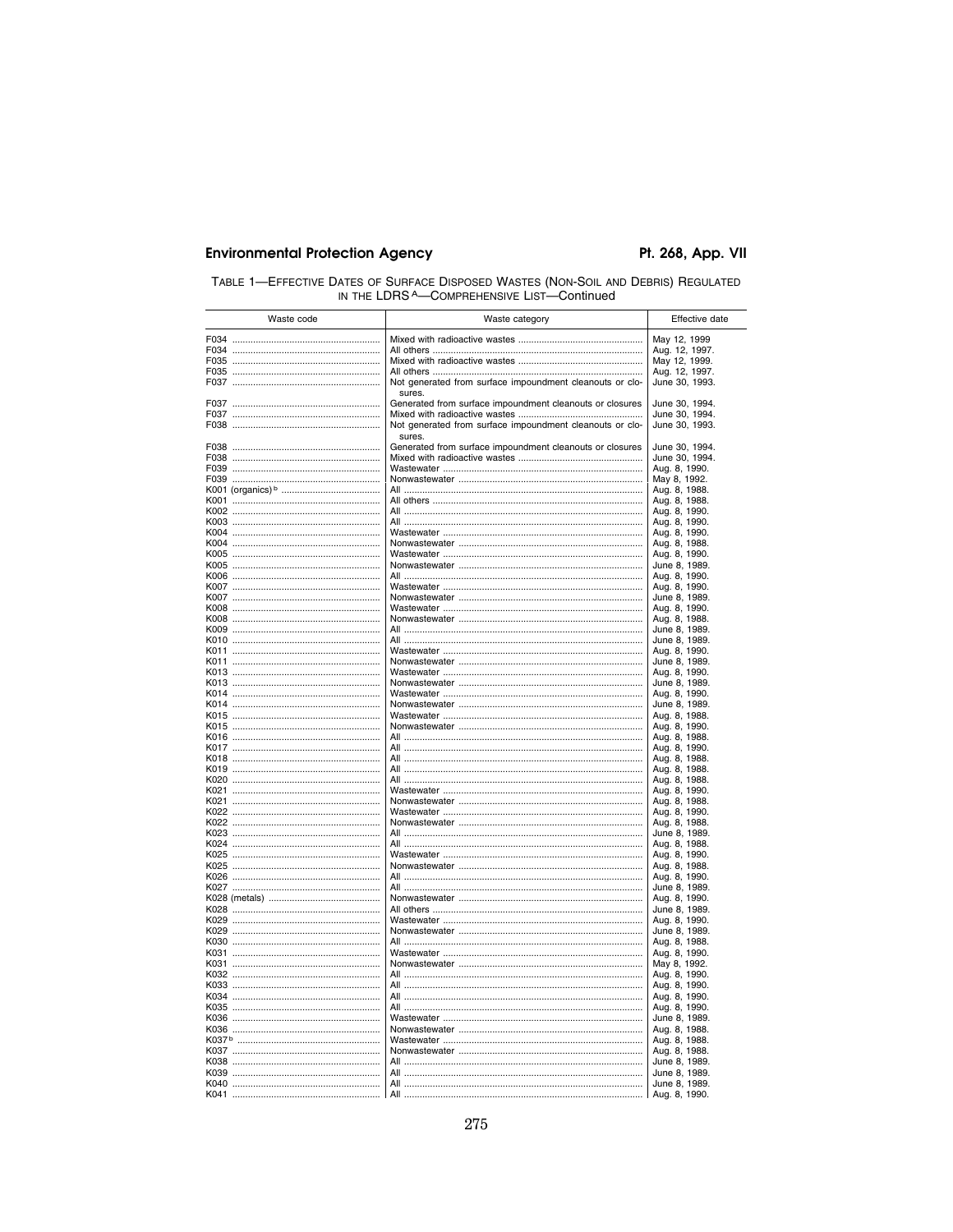#### 40 CFR Ch. I (7-1-10 Edition)

| Waste code                 | Waste category | Effective date                  |
|----------------------------|----------------|---------------------------------|
|                            |                | Aug. 8, 1990.                   |
|                            |                | June 8, 1989.                   |
|                            |                | Aug. 8, 1988.                   |
|                            |                | Aug. 8, 1988.                   |
| K046 (Nonreactive)         |                | Aug. 8, 1988.                   |
|                            |                | Aug. 8, 1990.                   |
|                            |                | Aug. 8, 1988.<br>Aug. 8, 1990.  |
|                            |                | Nov. 8, 1990.                   |
|                            |                | Aug. 8, 1990.                   |
|                            |                | Nov. 8, 1990.                   |
|                            |                | Aug. 8, 1990.                   |
|                            |                | Nov. 8, 1990.                   |
|                            |                | Aug. 8, 1990.                   |
|                            |                | Nov. 8, 1990.                   |
|                            |                | Aug. 8, 1990.                   |
|                            |                | Nov. 8, 1990.<br>Aug. 8, 1990.  |
|                            |                | Aug. 8, 1988.                   |
|                            |                | Aug. 8, 1990.                   |
|                            |                | June 30, 1992.                  |
|                            |                | Aug. 8, 1988.                   |
| K069 (Non-Calcium Sulfate) |                | Aug. 8, 1988.                   |
|                            |                | Aug. 8, 1990.                   |
|                            |                | Aug. 8, 1990.                   |
|                            |                | Aug. 8, 1990.                   |
|                            |                | Aug. 8, 1990.<br>Aug. 8, 1990.  |
|                            |                | May 8, 1992.                    |
|                            |                | Aug. 8, 1990.                   |
|                            |                | Aug. 8, 1988.                   |
|                            |                | Aug. 8, 1988.                   |
|                            |                | Aug. 8, 1988.                   |
|                            |                | Oct. 8, 1997.                   |
|                            |                | Jan. 8, 1997.                   |
|                            |                | June 8, 1989.<br>June 8, 1989.  |
|                            |                | Aug. 8, 1990.                   |
|                            |                | June 8, 1989.                   |
|                            |                | Aug. 8, 1990.                   |
|                            |                | June 8, 1989.                   |
|                            |                | Aug. 8, 1990.                   |
|                            |                | Aug. 8, 1990.                   |
|                            |                | Aug. 8, 1988.<br>Aug. 8, 1990.  |
|                            |                | Aug. 8, 1988.                   |
|                            |                | Aug. 8, 1988.                   |
|                            |                | Aug. 8, 1990.                   |
|                            |                | Aug. 8, 1988.                   |
|                            |                | May 8, 1992.                    |
|                            |                | Aug. 8, 1988.                   |
|                            |                | Aug. 8, 1990.                   |
|                            |                | Aug. 8, 1988.                   |
|                            |                | May 8, 1992.<br>Aug. 8, 1988.   |
|                            |                | Aug. 8, 1988.                   |
|                            |                | Aug. 8, 1990.                   |
|                            |                | Aug. 8, 1990.                   |
|                            |                | May 8, 1992.                    |
|                            |                | June 30, 1994.                  |
|                            |                | Nov. 9, 1992.                   |
|                            |                | June 30, 1994.                  |
|                            |                | Nov. 9, 1992.                   |
|                            |                | June 30, 1994.<br>Nov. 9, 1992. |
|                            |                | June 30, 1994.                  |
|                            |                | Nov. 9, 1992.                   |
|                            |                | June 30, 1994.                  |
|                            |                | Nov. 9, 1992.                   |
|                            |                | June 30, 1994.                  |
|                            |                | Nov. 9, 1992.                   |

# TABLE 1—EFFECTIVE DATES OF SURFACE DISPOSED WASTES (NON-SOIL AND DEBRIS) REGULATED<br>IN THE LDRS A—COMPREHENSIVE LIST—Continued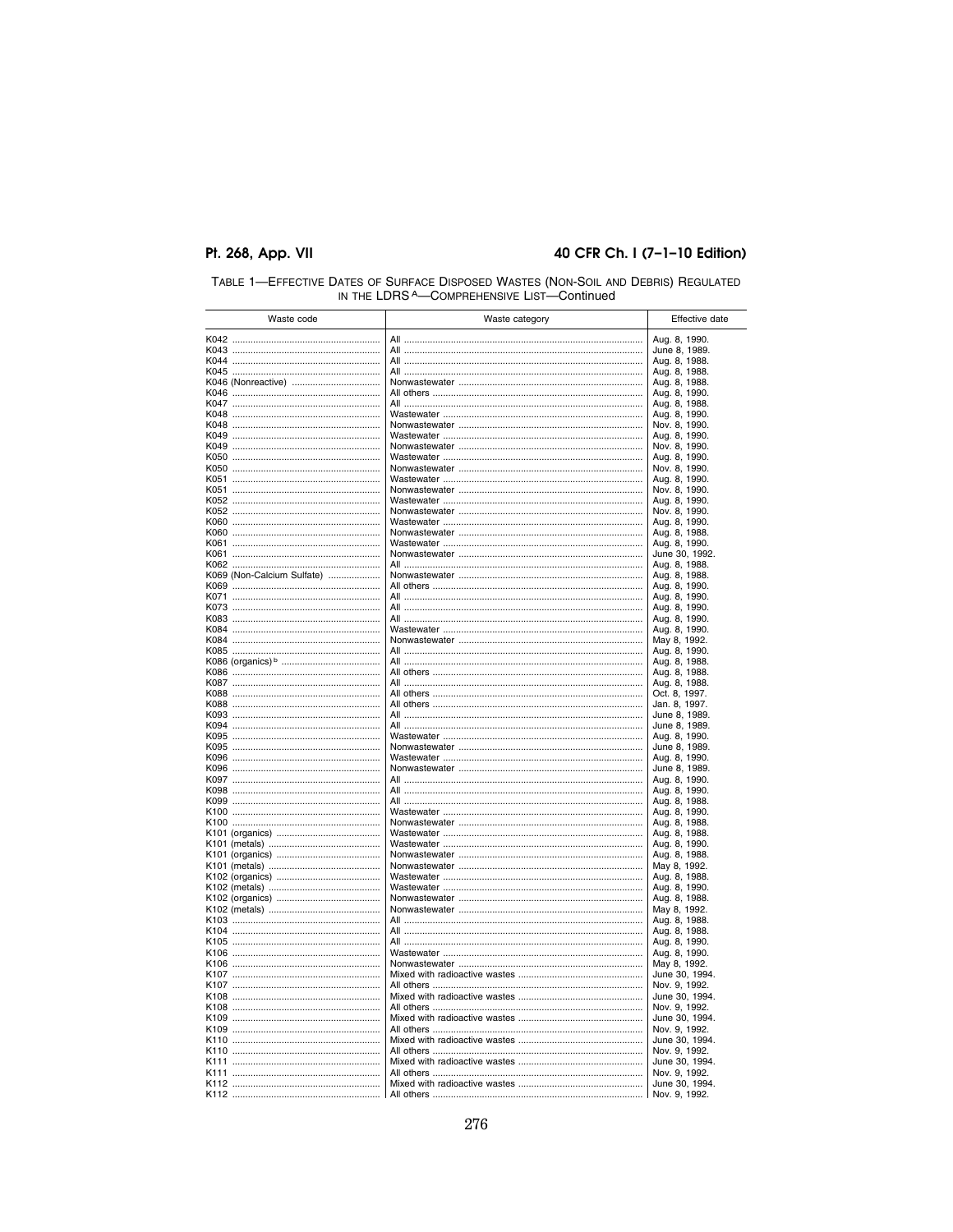| TABLE 1-EFFECTIVE DATES OF SURFACE DISPOSED WASTES (NON-SOIL AND DEBRIS) REGULATED |  |  |  |
|------------------------------------------------------------------------------------|--|--|--|
| IN THE LDRS A-COMPREHENSIVE LIST-Continued                                         |  |  |  |

| Waste code | Waste category | Effective date                   |
|------------|----------------|----------------------------------|
|            |                | June 8, 1989.                    |
|            |                | June 8, 1989.                    |
|            |                | June 8, 1989.                    |
|            |                | June 8, 1989.                    |
|            |                | June 30, 1994.                   |
|            |                | Nov. 9, 1992.                    |
|            |                | June 30, 1994.                   |
|            |                | Nov. 9, 1992.                    |
|            |                | June 30, 1994.                   |
|            |                | Nov. 9, 1992.                    |
|            |                | June 30, 1994.                   |
|            |                | Nov. 9, 1992.                    |
|            |                | June 30, 1994.                   |
|            |                | Nov. 9, 1992.<br>June 30, 1994.  |
|            |                | Nov. 9, 1992.                    |
|            |                | June 30, 1994.                   |
|            |                | Nov. 9, 1992.                    |
|            |                | June 30, 1994.                   |
|            |                | Nov. 9, 1992.                    |
|            |                | June 30, 1994.                   |
|            |                | Nov. 9, 1992.                    |
|            |                | Sep. 19, 1996.                   |
|            |                | Dec. 19, 1994.                   |
|            |                | Sep. 19, 1996.                   |
|            |                | Dec. 19, 1994.                   |
|            |                | Sep. 19, 1996.<br>Dec. 19, 1994. |
|            |                | Sep. 19, 1996.                   |
|            |                | Dec. 19, 1994.                   |
|            |                | Sep. 19, 1996.                   |
|            |                | Dec. 19, 1994.                   |
|            |                | Sep. 19, 1996.                   |
|            |                | Dec. 19, 1994.                   |
|            |                | Sep. 19, 1996.                   |
|            |                | Dec. 19, 1994.                   |
|            |                | Sep. 19, 1996.<br>Dec. 19, 1994. |
|            |                | Sep. 19, 1996.                   |
|            |                | Dec. 19, 1994.                   |
|            |                | Sep. 19, 1996.                   |
|            |                | Dec. 19, 1994.                   |
|            |                | Apr. 8, 1998.                    |
|            |                | July 8, 1996.                    |
|            |                | Apr. 8, 1998.                    |
|            |                | July 8, 1996.<br>Apr. 8, 1998.   |
|            |                | July 8, 1996.                    |
|            |                | Apr. 8, 1998.                    |
|            |                | July 8, 1996.                    |
|            |                | Apr. 8, 1998.                    |
|            |                | July 8, 1996.                    |
|            |                | Apr. 8, 1998.                    |
|            |                | July 8, 1996.                    |
|            |                | Aug. 8, 1990.                    |
|            |                | Aug. 8, 1990.                    |
|            |                | Aug. 8, 1990.                    |
|            |                | Aug. 8, 1990.<br>Aug. 8, 1990.   |
|            |                | Aug. 8, 1990.                    |
|            |                | Aug. 8, 1990.                    |
|            |                | Aug. 8, 1990.                    |
|            |                | Aug. 8, 1990.                    |
|            |                | Aug. 8, 1990.                    |
|            |                | May 8, 1992.                     |
|            |                | Aug. 8, 1990.                    |
|            |                | May 8, 1992.                     |
|            |                | Aug. 8, 1990.                    |
|            |                | May 8, 1992.                     |
|            |                | Aug. 8, 1990.                    |
|            |                | June 8, 1989.                    |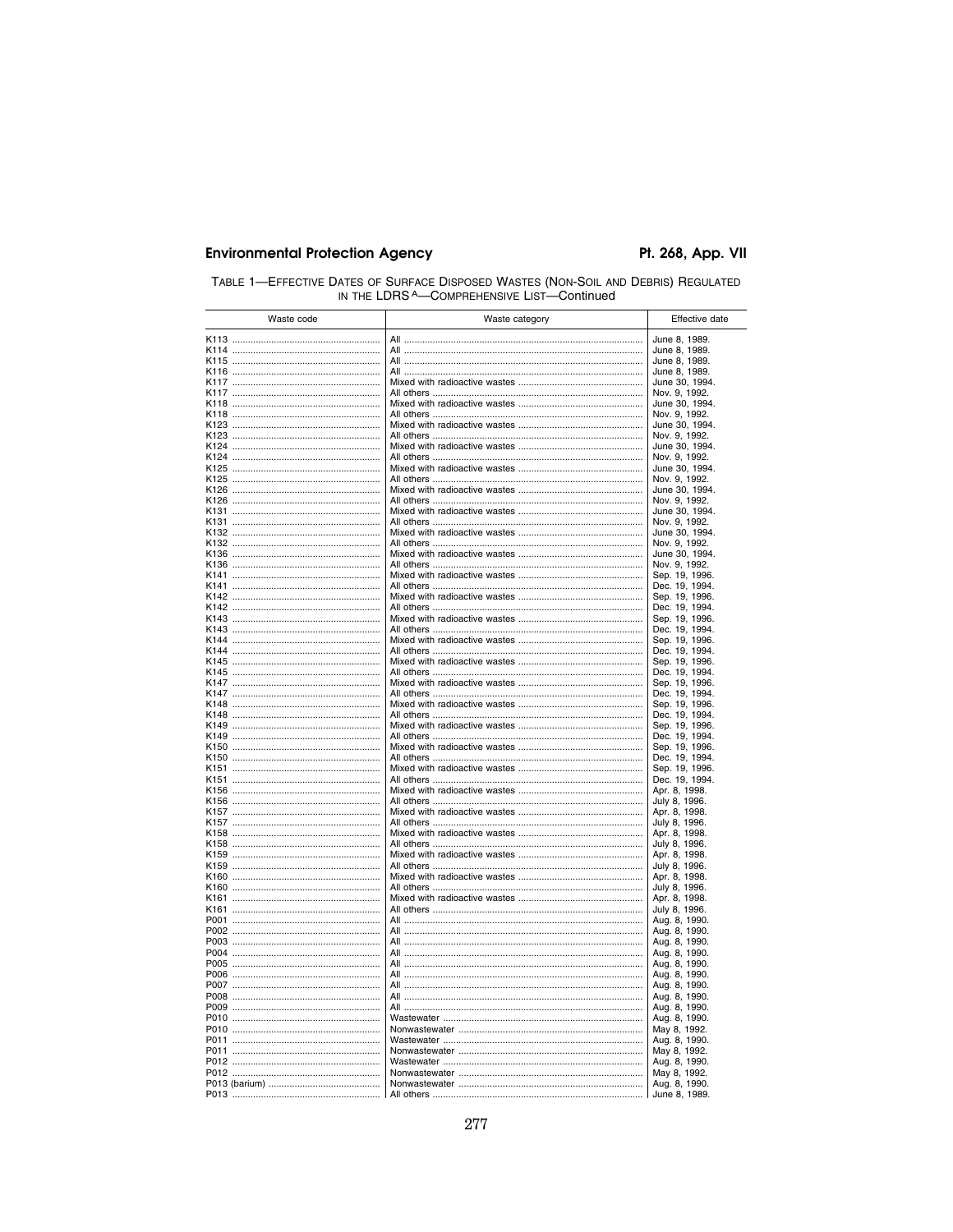#### 40 CFR Ch. I (7-1-10 Edition)

|      | Waste code | Waste category | Effective date                 |
|------|------------|----------------|--------------------------------|
|      |            |                | Aug. 8, 1990.                  |
|      |            |                | Aug. 8, 1990.                  |
|      |            |                | Aug. 8, 1990.                  |
|      |            |                | Aug. 8, 1990.                  |
|      |            |                | Aug. 8, 1990.                  |
|      |            |                | Aug. 8, 1990.                  |
|      |            |                | June 8, 1989.                  |
|      |            |                | Aug. 8, 1990.                  |
|      |            |                | Aug. 8, 1990.                  |
|      |            |                | Aug. 8, 1990.                  |
|      |            |                | Aug. 8, 1990.                  |
|      |            |                | Aug. 8, 1990.                  |
|      |            |                | Aug. 8, 1990.                  |
|      |            |                | June 8, 1989.                  |
|      |            |                | June 8, 1989.<br>Aug. 8, 1990. |
|      |            |                | Aug. 8, 1990.                  |
|      |            |                | Aug. 8, 1990.                  |
|      |            |                | Aug. 8, 1990.                  |
|      |            |                | May 8, 1992.                   |
|      |            |                | Aug. 8, 1990.                  |
|      |            |                | Aug. 8, 1990.                  |
|      |            |                | May 8, 1992.                   |
|      |            |                | June 8, 1989.                  |
|      |            |                | June 8, 1989.                  |
|      |            |                | June 8, 1989.                  |
|      |            |                | Aug. 8, 1990.                  |
|      |            |                | June 8, 1989.                  |
|      |            |                | June 8, 1989.                  |
|      |            |                | Aug. 8, 1990.                  |
|      |            |                | Aug. 8, 1990.                  |
|      |            |                | Aug. 8, 1990.                  |
|      |            |                | Aug. 8, 1990.                  |
|      |            |                | Aug. 8, 1990.                  |
|      |            |                | Aug. 8, 1990.                  |
|      |            |                | Aug. 8, 1990.                  |
|      |            |                | Aug. 8, 1990.                  |
|      |            |                | Aug. 8, 1990.<br>Aug. 8, 1990. |
|      |            |                | Aug. 8, 1990.                  |
|      |            |                | Aug. 8, 1990.                  |
|      |            |                | Aug. 8, 1990.                  |
|      |            |                | June 8, 1989.                  |
|      |            |                | June 8, 1989.                  |
|      |            |                | Aug. 8, 1990.                  |
|      |            |                | Aug. 8, 1990.                  |
|      |            |                | May 8, 1992.                   |
|      |            |                | Aug. 8, 1990.                  |
|      |            |                | Aug. 8, 1990.                  |
|      |            |                | Aug. 8, 1990.                  |
|      |            |                | Aug. 8, 1990.                  |
|      |            |                | Aug. 8, 1990.                  |
|      |            |                | June 8, 1989.                  |
|      |            |                | Aug. 8, 1990.                  |
|      |            |                | Aug. 8, 1990.<br>June 8, 1989. |
| P075 |            |                | Aug. 8, 1990.                  |
|      |            |                | Aug. 8, 1990.                  |
|      |            |                | Aug. 8, 1990.                  |
| P078 |            |                | Aug. 8, 1990.                  |
|      |            |                | Aug. 8, 1990.                  |
|      |            |                | Aug. 8, 1990.                  |
|      |            |                | Aug. 8, 1990.                  |
|      |            |                | June 8, 1989.                  |
|      |            |                | May 8, 1992.                   |
|      |            |                | Aug. 8, 1990.                  |
|      |            |                | June 8, 1989.                  |
|      |            |                | Aug. 8, 1990.                  |
|      |            |                | May 8, 1992.                   |
|      |            |                | Aug. 8, 1990.                  |
|      |            |                | June 8, 1989.                  |

# TABLE 1—EFFECTIVE DATES OF SURFACE DISPOSED WASTES (NON-SOIL AND DEBRIS) REGULATED<br>IN THE LDRS A—COMPREHENSIVE LIST—Continued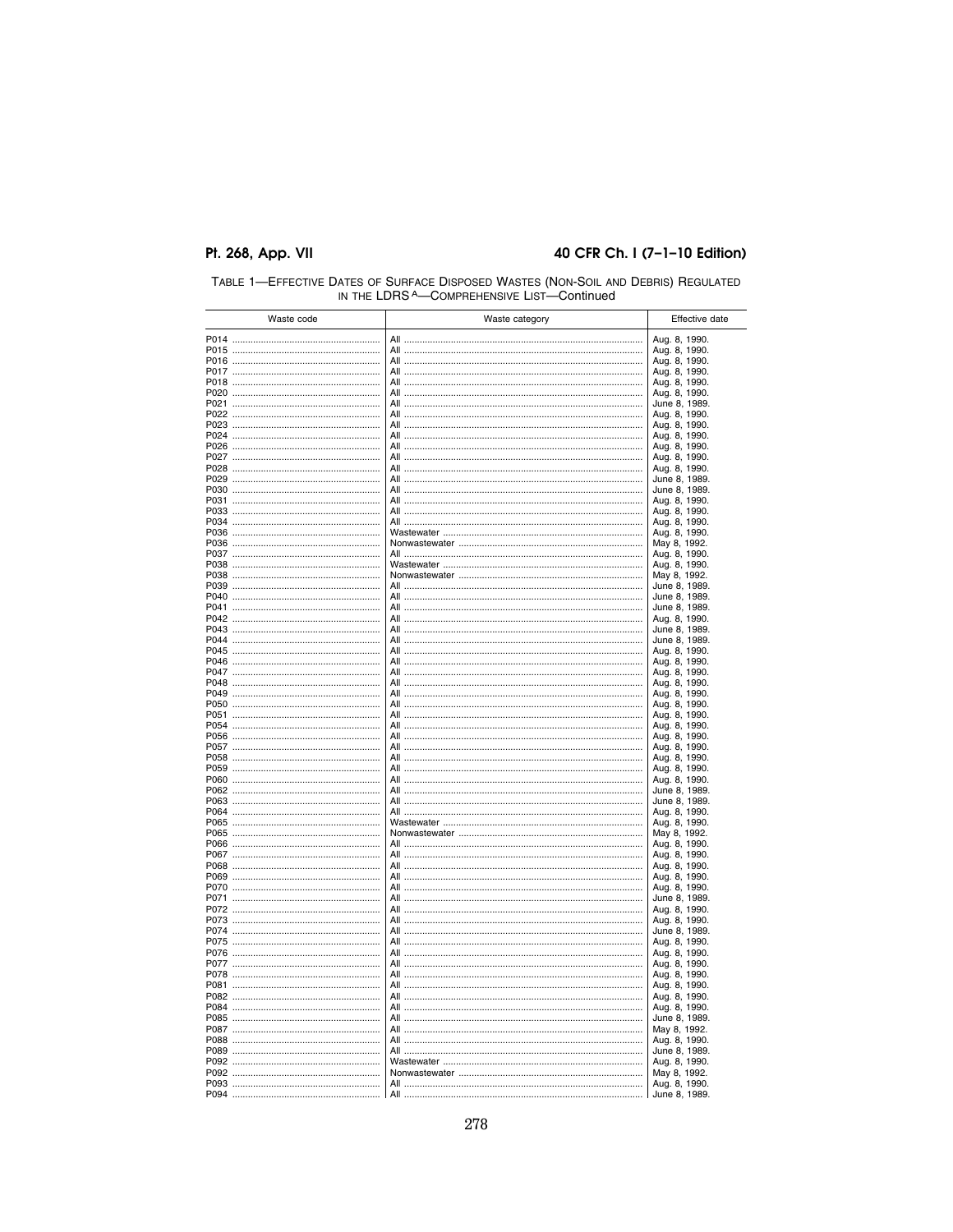| TABLE 1-EFFECTIVE DATES OF SURFACE DISPOSED WASTES (NON-SOIL AND DEBRIS) REGULATED |  |  |
|------------------------------------------------------------------------------------|--|--|
| IN THE LDRS A—COMPREHENSIVE LIST—Continued                                         |  |  |

| Waste code | Waste category | Effective date                 |
|------------|----------------|--------------------------------|
|            |                | Aug. 8, 1990.                  |
|            |                | Aug. 8, 1990.                  |
|            |                | June 8, 1989.                  |
|            |                | June 8, 1989.                  |
|            |                | Aug. 8, 1990.                  |
|            |                | June 8, 1989.                  |
|            |                | Aug. 8, 1990.<br>Aug. 8, 1990. |
|            |                | Aug. 8, 1990.                  |
|            |                | Aug. 8, 1990.                  |
|            |                | June 8, 1989.                  |
|            |                | Aug. 8, 1990.                  |
|            |                | June 8, 1989.                  |
|            |                | Aug. 8, 1990.                  |
|            |                | June 8, 1989.                  |
|            |                | Aug. 8, 1990.<br>June 8, 1989. |
|            |                | Aug. 8, 1990.                  |
|            |                | Aug. 8, 1990.                  |
|            |                | Aug. 8, 1990.                  |
|            |                | Aug. 8, 1990.                  |
|            |                | Aug. 8, 1990.                  |
|            |                | Aug. 8, 1990.                  |
|            |                | Aug. 8, 1990.                  |
|            |                | Aug. 8, 1990.                  |
|            |                | June 8, 1989.<br>Aug. 8, 1990. |
|            |                | Aug. 8, 1990.                  |
|            |                | Apr. 8, 1998.                  |
|            |                | July 8, 1996.                  |
|            |                | Apr. 8, 1998.                  |
|            |                | July 8, 1996.                  |
|            |                | Apr. 8, 1998.                  |
|            |                | July 8, 1996.                  |
|            |                | Apr. 8, 1998.                  |
|            |                | July 8, 1996.<br>Apr. 8, 1998. |
|            |                | July 8, 1996.                  |
|            |                | Apr. 8, 1998.                  |
|            |                | July 8, 1996.                  |
|            |                | Apr. 8, 1998.                  |
|            |                | July 8, 1996.                  |
|            |                | Apr. 8, 1998.                  |
|            |                | July 8, 1996.                  |
|            |                | Apr. 8, 1998.                  |
|            |                | July 8, 1996.<br>Apr. 8, 1998. |
|            |                | July 8, 1996.                  |
|            |                | Apr. 8, 1998.                  |
|            |                | July 8, 1996.                  |
|            |                | Apr. 8, 1998.                  |
|            |                | July 8, 1996.                  |
|            |                | Apr. 8, 1998.                  |
|            |                | July 8, 1996.                  |
|            |                | Apr. 8, 1998.                  |
|            |                | July 8, 1996.<br>Apr. 8, 1998. |
|            |                | July 8, 1996.                  |
|            |                | Apr. 8, 1998.                  |
|            |                | July 8, 1996.                  |
|            |                | Apr. 8, 1998.                  |
|            |                | July 8, 1996.                  |
|            |                | Apr. 8, 1998.                  |
|            |                | July 8, 1996.                  |
|            |                | Aug. 8, 1990.                  |
|            |                | Aug. 8, 1990.                  |
|            |                | Aug. 8, 1990.                  |
|            |                | Aug. 8, 1990.<br>Aug. 8, 1990. |
|            |                | Aug. 8, 1990.                  |
|            |                | Aug. 8, 1990.                  |
|            |                |                                |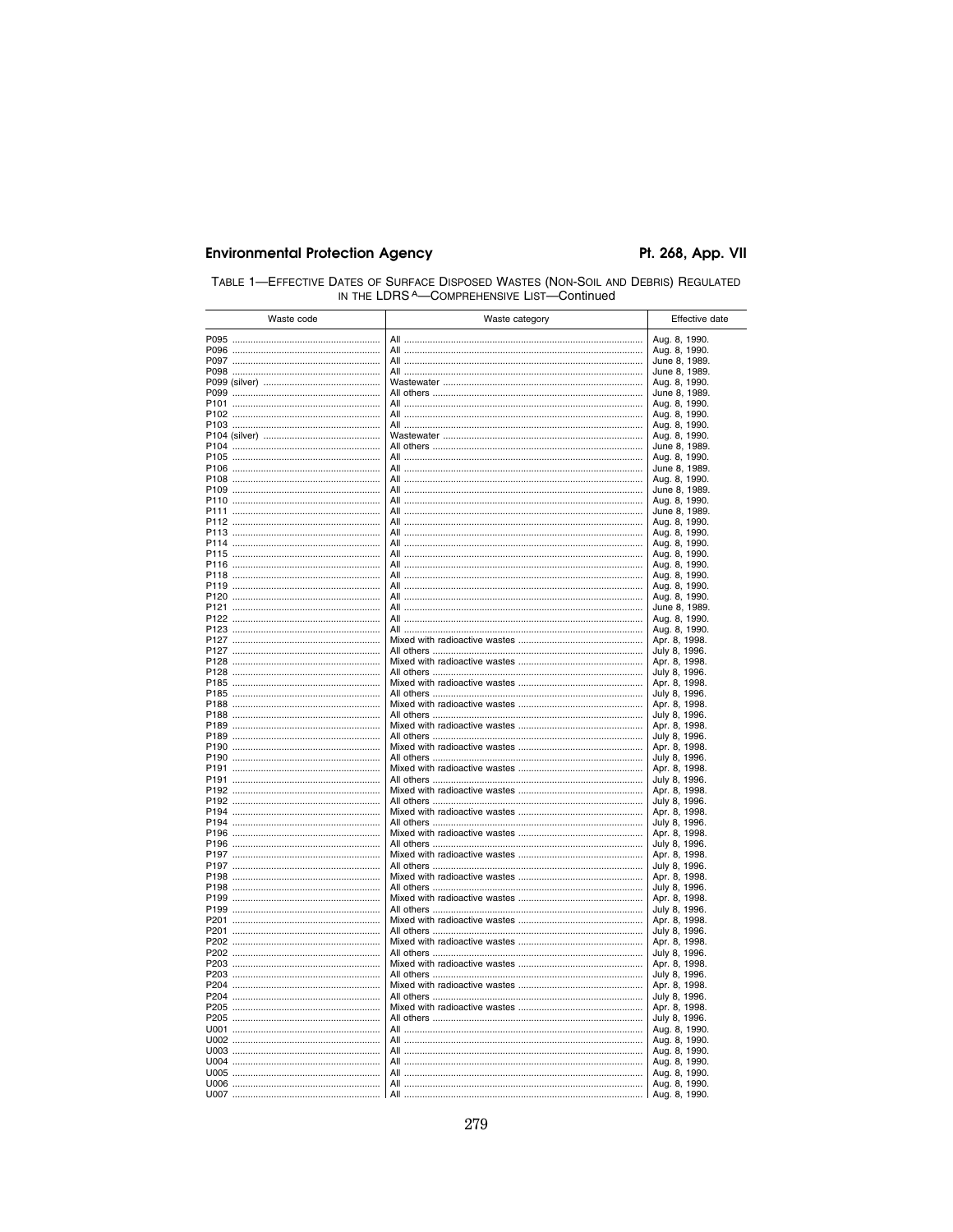### 40 CFR Ch. I (7-1-10 Edition)

| Waste code | Waste category |                                | Effective date |
|------------|----------------|--------------------------------|----------------|
|            |                | Aug. 8, 1990.                  |                |
|            |                | Aug. 8, 1990.                  |                |
|            |                | Aug. 8, 1990.                  |                |
|            |                | Aug. 8, 1990.                  |                |
|            |                | Aug. 8, 1990.                  |                |
|            |                | Aug. 8, 1990.                  |                |
|            |                | Aug. 8, 1990.                  |                |
|            |                | Aug. 8, 1990.                  |                |
|            |                | Aug. 8, 1990.                  |                |
|            |                | Aug. 8, 1990.                  |                |
|            |                | Aug. 8, 1990.                  |                |
|            |                | Aug. 8, 1990.                  |                |
|            |                | Aug. 8, 1990.                  |                |
|            |                | Aug. 8, 1990.                  |                |
|            |                | Aug. 8, 1990.                  |                |
|            |                | Aug. 8, 1990.                  |                |
|            |                | Aug. 8, 1990.                  |                |
|            |                | Aug. 8, 1990.                  |                |
|            |                | Aug. 8, 1990.                  |                |
|            |                | June 8, 1989.                  |                |
|            |                | Aug. 8, 1990.                  |                |
|            |                | Aug. 8, 1990.                  |                |
|            |                | Aug. 8, 1990.                  |                |
|            |                | Aug. 8, 1990.                  |                |
|            |                | Aug. 8, 1990.<br>Aug. 8, 1990. |                |
|            |                | Aug. 8, 1990.                  |                |
|            |                | Aug. 8, 1990.                  |                |
|            |                | Aug. 8, 1990.                  |                |
|            |                | Aug. 8, 1990.                  |                |
|            |                | Aug. 8, 1990.                  |                |
|            |                | Aug. 8, 1990.                  |                |
|            |                | Aug. 8, 1990.                  |                |
|            |                | Aug. 8, 1990.                  |                |
|            |                | Aug. 8, 1990.                  |                |
|            |                | Aug. 8, 1990.                  |                |
|            |                | Aug. 8, 1990.                  |                |
|            |                | Aug. 8, 1990.                  |                |
|            |                | Aug. 8, 1990.                  |                |
|            |                | Aug. 8, 1990.                  |                |
|            |                | Aug. 8, 1990.                  |                |
|            |                | Aug. 8, 1990.                  |                |
|            |                | Aug. 8, 1990.                  |                |
|            |                | Aug. 8, 1990.                  |                |
|            |                | Aug. 8, 1990.                  |                |
|            |                | Aug. 8, 1990.                  |                |
|            |                | Aug. 8, 1990.                  |                |
|            |                | June 8, 1989.                  |                |
|            |                | Aug. 8, 1990.                  |                |
|            |                | Aug. 8, 1990.                  |                |
|            |                | Aug. 8, 1990.                  |                |
|            |                | Aug. 8, 1990.                  |                |
|            |                | Aug. 8, 1990.                  |                |
|            |                | Aug. 8, 1990.                  |                |
|            |                | Aug. 8, 1990.                  |                |
|            |                | Aug. 8, 1990.                  |                |
|            |                | Aug. 8, 1990.                  |                |
|            |                | June 30, 1992.                 |                |
|            |                | Aug. 8, 1990.                  |                |
|            |                | Aug. 8, 1990.                  |                |
|            |                | Aug. 8, 1990.                  |                |
|            |                | Aug. 8, 1990.                  |                |
|            |                | Aug. 8, 1990.                  |                |
|            |                | Aug. 8, 1990.                  |                |
|            |                | Aug. 8, 1990.                  |                |
|            |                | Aug. 8, 1990.                  |                |
|            |                | Aug. 8, 1990.                  |                |
|            |                | Aug. 8, 1990.                  |                |
|            |                | Aug. 8, 1990.                  |                |
|            |                | Aug. 8, 1990.                  |                |
|            |                | Aug. 8, 1990.                  |                |

| TABLE 1-EFFECTIVE DATES OF SURFACE DISPOSED WASTES (NON-SOIL AND DEBRIS) REGULATED |  |
|------------------------------------------------------------------------------------|--|
| IN THE LDBS A-COMPREHENSIVE LIST-Continued                                         |  |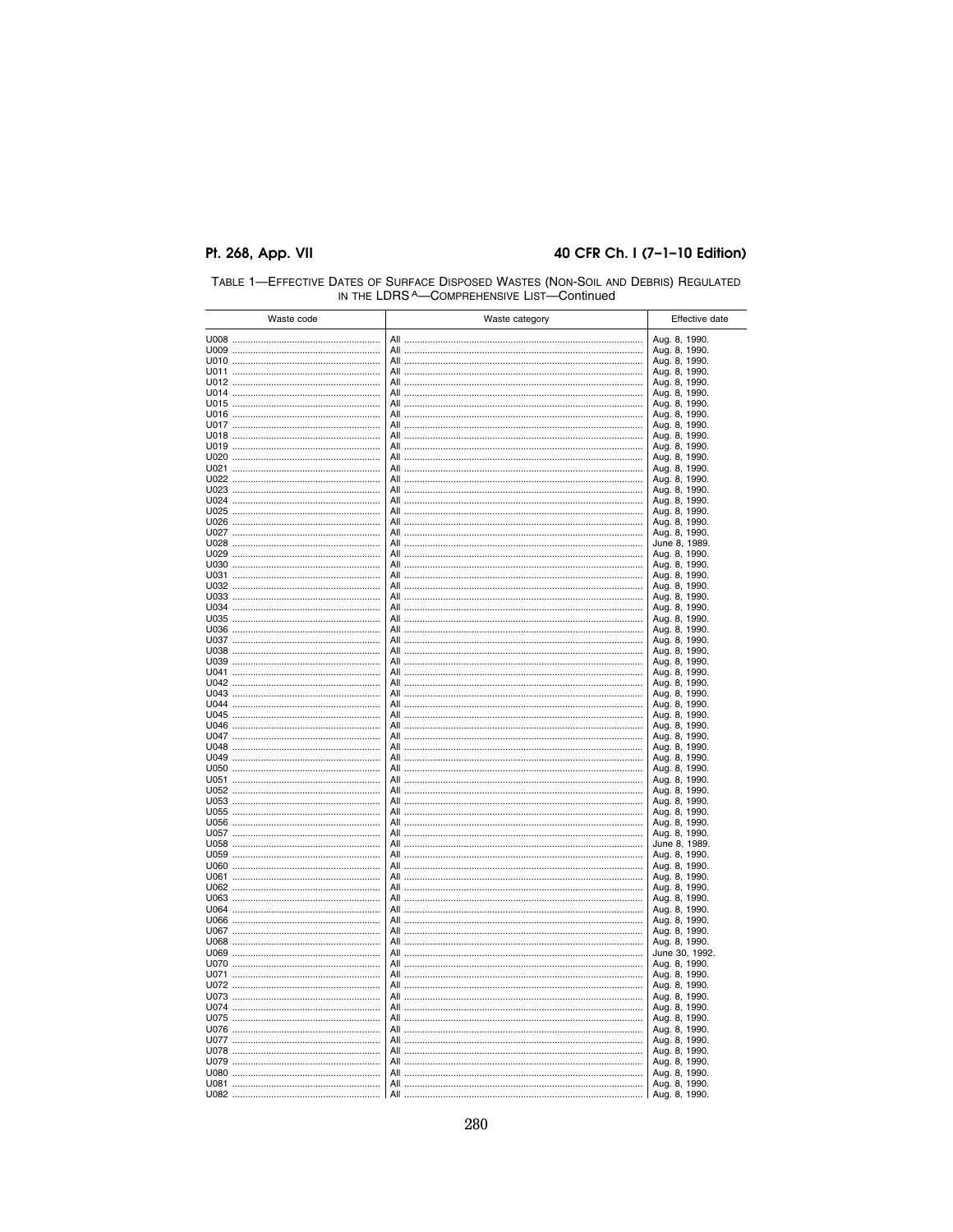| TABLE 1-EFFECTIVE DATES OF SURFACE DISPOSED WASTES (NON-SOIL AND DEBRIS) REGULATED |  |  |
|------------------------------------------------------------------------------------|--|--|
| IN THE LDRS A—COMPREHENSIVE LIST—Continued                                         |  |  |

| Waste code | Waste category | Effective date                 |
|------------|----------------|--------------------------------|
|            |                | Aug. 8, 1990.                  |
|            |                | Aug. 8, 1990.                  |
|            |                | Aug. 8, 1990.                  |
|            |                | Aug. 8, 1990.                  |
|            |                | June 8, 1989.                  |
|            |                | June 8, 1989.                  |
|            |                | Aug. 8, 1990.                  |
|            |                | Aug. 8, 1990.                  |
|            |                | Aug. 8, 1990.<br>Aug. 8, 1990. |
|            |                | Aug. 8, 1990.                  |
|            |                | Aug. 8, 1990.                  |
|            |                | Aug. 8, 1990.                  |
|            |                | Aug. 8, 1990.                  |
|            |                | Aug. 8, 1990.                  |
|            |                | Aug. 8, 1990.                  |
|            |                | Aug. 8, 1990.                  |
|            |                | Aug. 8, 1990.                  |
|            |                | June 8, 1989.<br>Aug. 8, 1990. |
|            |                | Aug. 8, 1990.                  |
|            |                | Aug. 8, 1990.                  |
|            |                | June 8, 1989.                  |
|            |                | Aug. 8, 1990.                  |
|            |                | Aug. 8, 1990.                  |
|            |                | Aug. 8, 1990.                  |
|            |                | Aug. 8, 1990.                  |
|            |                | Aug. 8, 1990.                  |
|            |                | Aug. 8, 1990.                  |
|            |                | Aug. 8, 1990.<br>Aug. 8, 1990. |
|            |                | Aug. 8, 1990.                  |
|            |                | Aug. 8, 1990.                  |
|            |                | Aug. 8, 1990.                  |
|            |                | Aug. 8, 1990.                  |
|            |                | Aug. 8, 1990.                  |
|            |                | Aug. 8, 1990.                  |
|            |                | Aug. 8, 1990.                  |
|            |                | Aug. 8, 1990.<br>Aug. 8, 1990. |
|            |                | Aug. 8, 1990.                  |
|            | All            | Aug. 8, 1990.                  |
|            | All            | Aug. 8, 1990.                  |
|            | All            | Aug. 8, 1990.                  |
|            |                | Aug. 8, 1990.                  |
|            | All            | Aug. 8, 1990.                  |
|            | All            | Aug. 8, 1990.                  |
|            |                | Aug. 8, 1990.                  |
|            |                | Aug. 8, 1990.<br>Aug. 8, 1990. |
|            |                | Aug. 8, 1990.                  |
|            |                | Aug. 8, 1990.                  |
|            |                | May 8, 1992.                   |
|            |                | Aug. 8, 1990.                  |
|            |                | Aug. 8, 1990.                  |
|            |                | Aug. 8, 1990.                  |
|            |                | Aug. 8, 1990.                  |
|            |                | Aug. 8, 1990.                  |
|            |                | Aug. 8, 1990.                  |
|            |                | Aug. 8, 1990.<br>Aug. 8, 1990. |
|            |                | Aug. 8, 1990.                  |
|            |                | Aug. 8, 1990.                  |
|            |                | Aug. 8, 1990.                  |
|            |                | Aug. 8, 1990.                  |
|            |                | Aug. 8, 1990.                  |
|            |                | Aug. 8, 1990.                  |
|            |                | May 8, 1992.                   |
|            |                | Aug. 8, 1990.                  |
|            |                | Aug. 8, 1990.                  |
|            | All            | Aug. 8, 1990.                  |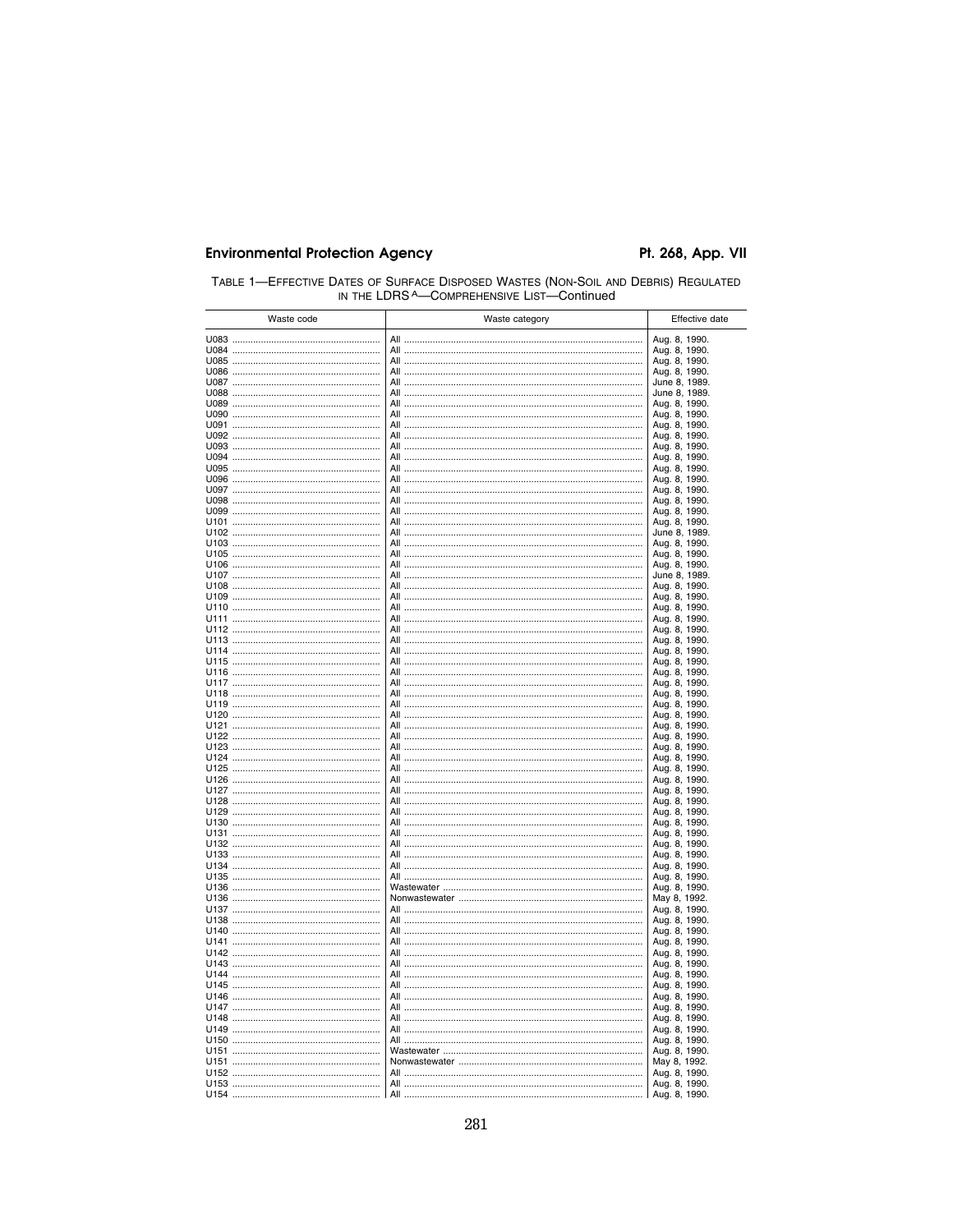#### 40 CFR Ch. I (7-1-10 Edition)

| Waste code | Waste category | Effective date                 |
|------------|----------------|--------------------------------|
|            |                | Aug. 8, 1990.                  |
|            |                | Aug. 8, 1990.                  |
|            |                | Aug. 8, 1990.                  |
|            |                | Aug. 8, 1990.                  |
|            |                | Aug. 8, 1990.                  |
|            |                | Aug. 8, 1990.                  |
|            |                | Aug. 8, 1990.<br>Aug. 8, 1990. |
|            |                | Aug. 8, 1990.                  |
|            |                | Aug. 8, 1990.                  |
|            |                | Aug. 8, 1990.                  |
|            |                | Aug. 8, 1990.                  |
|            |                | Aug. 8, 1990.                  |
|            |                | Aug. 8, 1990.                  |
|            |                | Aug. 8, 1990.                  |
|            |                | Aug. 8, 1990.<br>Aug. 8, 1990. |
|            |                | Aug. 8, 1990.                  |
|            |                | Aug. 8, 1990.                  |
|            |                | Aug. 8, 1990.                  |
|            |                | Aug. 8, 1990.                  |
|            |                | Aug. 8, 1990.                  |
|            |                | Aug. 8, 1990.                  |
|            |                | Aug. 8, 1990.<br>Aug. 8, 1990. |
|            |                | Aug. 8, 1990.                  |
|            |                | Aug. 8, 1990.                  |
|            |                | Aug. 8, 1990.                  |
|            |                | Aug. 8, 1990.                  |
|            |                | Aug. 8, 1990.                  |
|            |                | Aug. 8, 1990.                  |
|            |                | Aug. 8, 1990.<br>Aug. 8, 1990. |
|            |                | Aug. 8, 1990.                  |
|            |                | June 8, 1989.                  |
|            |                | Aug. 8, 1990.                  |
|            |                | Aug. 8, 1990.                  |
|            |                | Aug. 8, 1990.                  |
|            |                | June 8, 1989.                  |
|            |                | Aug. 8, 1990.<br>Aug. 8, 1990. |
|            |                | Aug. 8, 1990.                  |
|            |                | Aug. 8, 1990.                  |
|            |                | Aug. 8, 1990.                  |
|            |                | Aug. 8, 1990.                  |
|            |                | Aug. 8, 1990.                  |
|            |                | Aug. 8, 1990.                  |
|            |                | Aug. 8, 1990.<br>Aug. 8, 1990. |
|            |                | Aug. 8, 1990.                  |
|            |                | Aug. 8, 1990.                  |
|            |                | Aug. 8, 1990.                  |
|            |                | Aug. 8, 1990.                  |
|            |                | Aug. 8, 1990.                  |
|            |                | Aug. 8, 1990.<br>Aug. 8, 1990. |
|            |                | Aug. 8, 1990.                  |
|            |                | Aug. 8, 1990.                  |
|            |                | Aug. 8, 1990.                  |
|            |                | Aug. 8, 1990.                  |
|            |                | Aug. 8, 1990.                  |
|            |                | June 8, 1989.                  |
|            |                | Aug. 8, 1990.                  |
|            |                | June 8, 1989.<br>Aug. 8, 1990. |
|            |                | Aug. 8, 1990.                  |
|            |                | Aug. 8, 1990.                  |
|            |                | Aug. 8, 1990.                  |
|            |                | Aug. 8, 1990.                  |
|            |                | June 8, 1989.                  |
|            |                | Aug. 8, 1990.                  |

TABLE 1—EFFECTIVE DATES OF SURFACE DISPOSED WASTES (NON-SOIL AND DEBRIS) REGULATED<br>IN THE LDRS A—COMPREHENSIVE LIST—Continued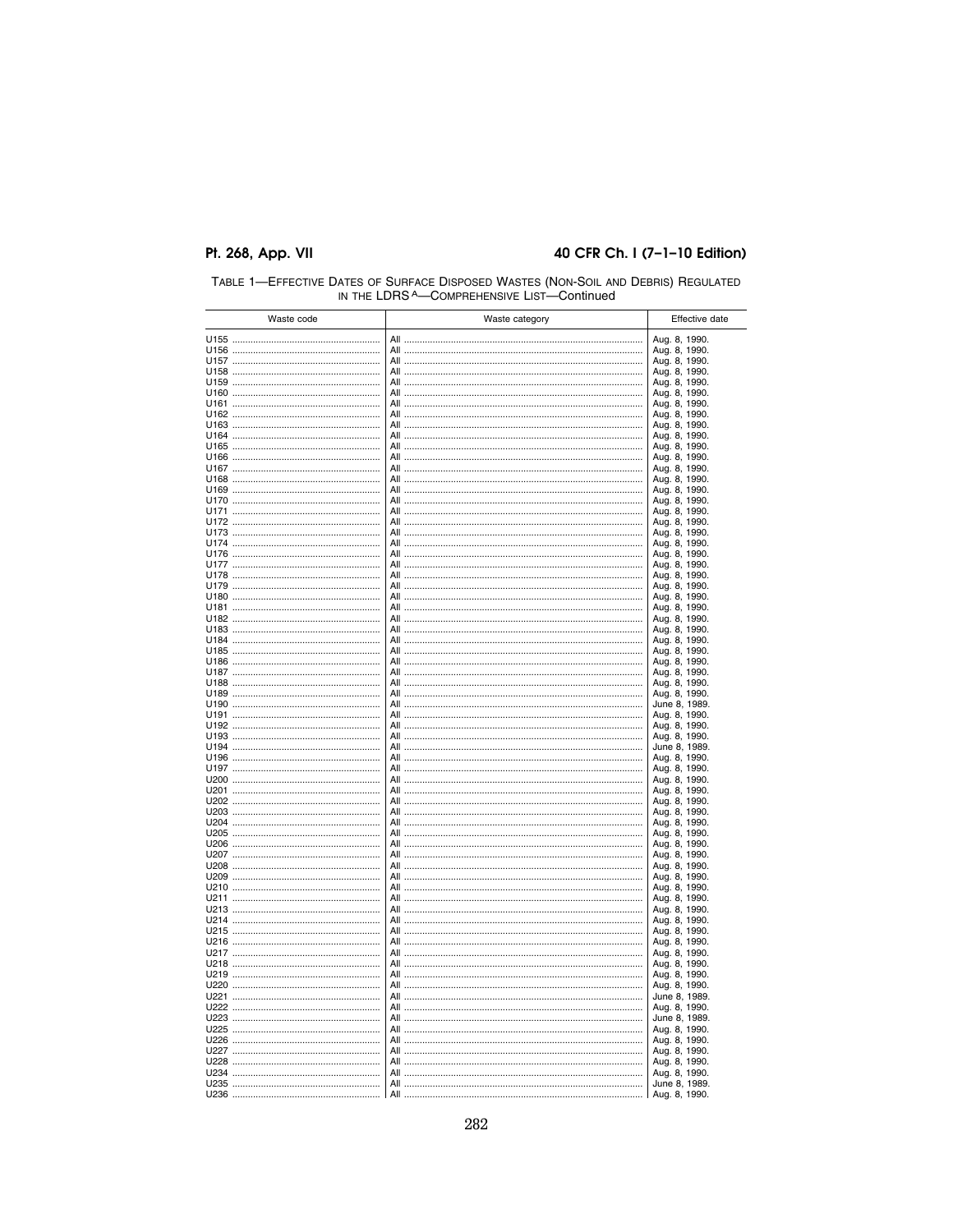| TABLE 1-EFFECTIVE DATES OF SURFACE DISPOSED WASTES (NON-SOIL AND DEBRIS) REGULATED |
|------------------------------------------------------------------------------------|
| IN THE LDRS A-COMPREHENSIVE LIST-Continued                                         |

| Waste code | Waste category | Effective date                  |
|------------|----------------|---------------------------------|
|            |                | Aug. 8, 1990.                   |
|            |                | Aug. 8, 1990.                   |
|            |                | Aug. 8, 1990.                   |
|            |                | Aug. 8, 1990.                   |
|            |                | Aug. 8, 1990.                   |
|            |                | Aug. 8, 1990.<br>Aug. 8, 1990.  |
|            |                | Aug. 8, 1990.                   |
|            |                | Aug. 8, 1990.                   |
|            |                | Aug. 8, 1990.                   |
|            |                | Apr. 8, 1998.                   |
|            |                | July 8, 1996.                   |
|            |                | Apr. 8, 1998.                   |
|            |                | July 8, 1996.<br>Apr. 8, 1998.  |
|            |                | July 8, 1996.                   |
|            |                | Apr. 8, 1998.                   |
|            |                | July 8, 1996.                   |
|            |                | Apr. 8, 1998.                   |
|            |                | July 8, 1996.                   |
|            |                | June 30, 1994.                  |
|            |                | Nov. 9, 1992.<br>June 30, 1994. |
|            |                | Nov. 9, 1992.                   |
|            |                | June 30, 1994.                  |
|            |                | Nov. 9, 1992.                   |
|            |                | Apr. 8, 1998.                   |
|            |                | July 8, 1996.                   |
|            |                | Apr. 8, 1998.<br>July 8, 1996.  |
|            |                | Apr. 8, 1998.                   |
|            |                | July 8, 1996.                   |
|            |                | Apr. 8, 1998.                   |
|            |                | July 8, 1996.                   |
|            |                | Apr. 8, 1998.                   |
|            |                | July 8, 1996.<br>Apr. 8, 1998.  |
|            |                | July 8, 1996.                   |
|            |                | Apr. 8, 1998.                   |
|            |                | July 8, 1996.                   |
|            |                | Apr. 8, 1998.                   |
|            |                | July 8, 1996.                   |
|            |                | Apr. 8, 1998.<br>July 8, 1996.  |
|            |                | Apr. 8, 1998.                   |
|            |                | July 8, 1996.                   |
|            |                | Apr. 8, 1998.                   |
|            |                | July 8, 1996.                   |
|            |                | Apr. 8, 1998.                   |
|            |                | July 8, 1996.                   |
|            |                | Apr. 8, 1998.<br>July 8, 1996.  |
|            |                | Apr. 8, 1998.                   |
|            |                | July 8, 1996.                   |
|            |                | Apr. 8, 1998.                   |
|            |                | July 8, 1996.                   |
|            |                | Apr. 8, 1998.                   |
|            |                | July 8, 1996.                   |
|            |                | Apr. 8, 1998.<br>July 8, 1996.  |
|            |                | Apr. 8, 1998.                   |
|            |                | July 8, 1996.                   |
|            |                | Apr. 8, 1998.                   |
|            |                | July 8, 1996.                   |
|            |                | Apr. 8, 1998.                   |
|            |                | July 8, 1996.                   |
|            |                | Apr. 8, 1998.<br>July 8, 1996.  |
|            |                | Apr. 8, 1998.                   |
|            |                | July 8, 1996.                   |
|            |                | Apr. 8, 1998.                   |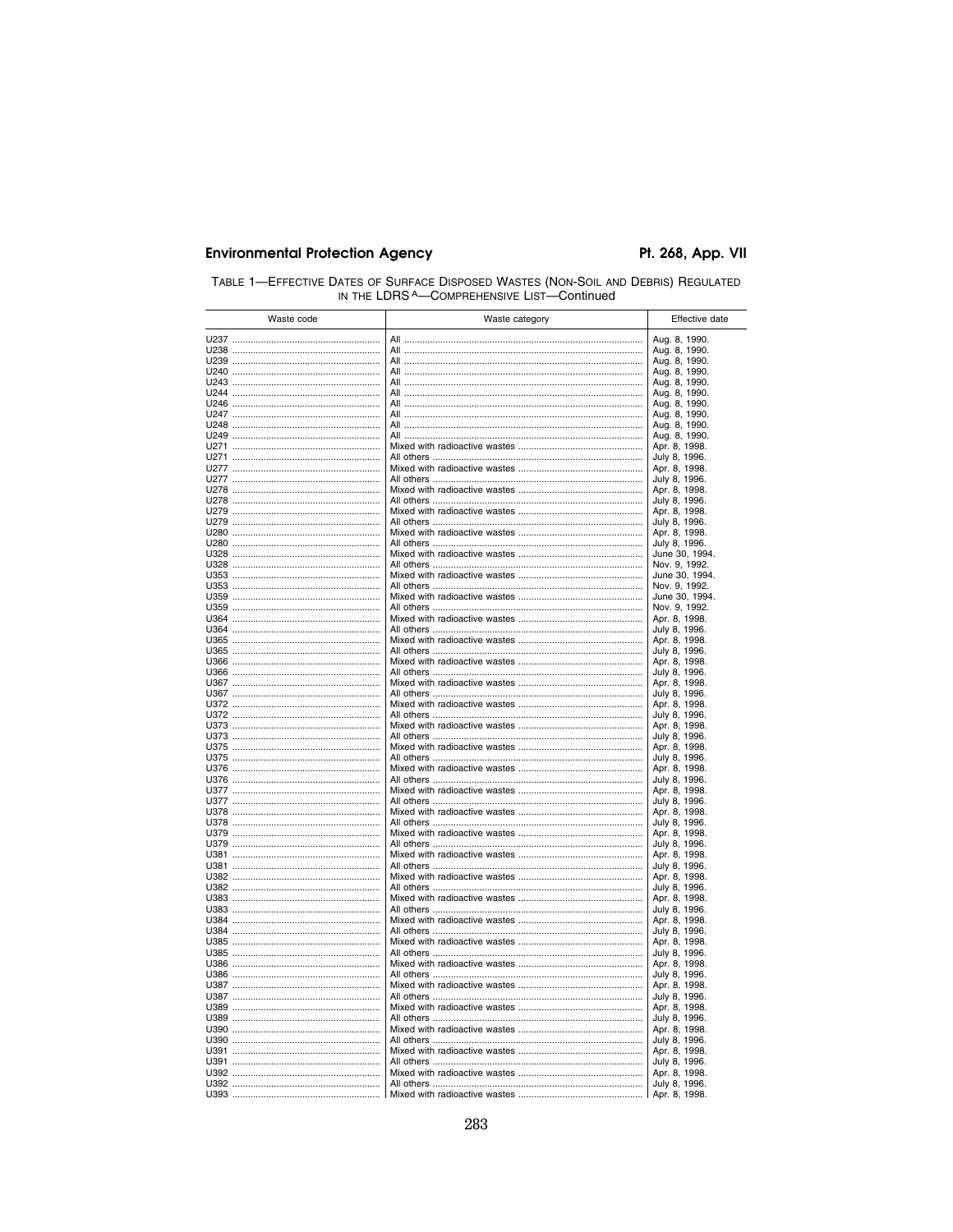#### **Pt. 268, App. VII 40 CFR Ch. I (7–1–10 Edition)**

| TABLE 1-EFFECTIVE DATES OF SURFACE DISPOSED WASTES (NON-SOIL AND DEBRIS) REGULATED |  |
|------------------------------------------------------------------------------------|--|
| IN THE LDRS A-COMPREHENSIVE LIST-Continued                                         |  |

| Waste code | Waste category | Effective date |
|------------|----------------|----------------|
|            |                | July 8, 1996.  |
|            |                | Apr. 8, 1998.  |
|            |                | July 8, 1996.  |
|            |                | Apr. 8, 1998.  |
|            |                | July 8, 1996.  |
|            |                | Apr. 8. 1998.  |
|            |                | July 8, 1996.  |
|            |                | Apr. 8, 1998.  |
|            |                | July 8, 1996.  |
|            |                | Apr. 8, 1998.  |
|            |                | July 8, 1996.  |
|            |                | Apr. 8, 1998.  |
|            |                | July 8, 1996.  |
|            |                | Apr. 8, 1998.  |
|            |                | July 8, 1996.  |
|            |                | Apr. 8, 1998.  |
|            |                | July 8, 1996.  |
|            |                | Apr. 8, 1998.  |
|            |                | July 8, 1996.  |
|            |                | Apr. 8, 1998.  |
|            |                | July 8, 1996.  |
|            |                | Apr. 8, 1998.  |
|            |                | July 8, 1996.  |
|            |                | Apr. 8, 1998.  |
|            |                | July 8, 1996.  |

a This table does not include mixed radioactive wastes (from the First, Second, and Third Third rules) which received national capacity variance utill May 8, 1992. This table also does not include contaminated soil and deb

1990.<br>- ° The standards for selected reactive wastes was revised in the Phase III Final Rule (61 FR 15566, Apr. 8, 1996); the original<br>effective date was August 8, 1990.

#### TABLE 2—SUMMARY OF EFFECTIVE DATES OF LAND DISPOSAL RESTRICTIONS FOR CONTAMINATED SOIL AND DEBRIS (CSD)

| Restricted hazardous waste in CSD                                                                                                                                                                                                                                                                                                                                                                                                                                                                                              | Effective date                  |
|--------------------------------------------------------------------------------------------------------------------------------------------------------------------------------------------------------------------------------------------------------------------------------------------------------------------------------------------------------------------------------------------------------------------------------------------------------------------------------------------------------------------------------|---------------------------------|
| 1. Solvent–(F001–F005) and dioxin–(F020–F023 and F026–F028) containing soil and debris from Nov. 8, 1990.<br>CERCLA response or RCRA corrective actions.                                                                                                                                                                                                                                                                                                                                                                       |                                 |
| 2. Soil and debris not from CERCLA response or RCRA corrective actions contaminated with less than<br>1% total solvents (F001-F005) or dioxins (F020-F023 and F026-F028).                                                                                                                                                                                                                                                                                                                                                      | Nov. 8, 1988.                   |
| 3 All soil and debris contaminated with First Third wastes for which treatment standards are based on<br>incineration.                                                                                                                                                                                                                                                                                                                                                                                                         | Aug. 8, 1990.                   |
| 4. All soil and debris contaminated with Second Third wastes for which treatment standards are based<br>on incineration.                                                                                                                                                                                                                                                                                                                                                                                                       | June 8, 1991.                   |
| 5. All soil and debris contaminated with Third Third wastes or, First or Second Third "soft hammer"<br>wastes which had treatment standards promulgated in the Third Third rule, for which treatment stand-<br>ards are based on incineration, vitrification, or mercury retorting, acid leaching followed by chemical<br>precipitation, or thermal recovery of metals; as well as all inorganic solids debris contaminated with<br>D004-D011 wastes, and all soil and debris contaminated with mixed RCRA/radioactive wastes. | May 8, 1992.                    |
| 6. Soil and debris contaminated with D012-D043, K141-K145, and K147-151 wastes<br>7. Debris (only) contaminated with F037, F038, K107-K112, K117, K118, K123-K126, K131, K132,<br>K136, U328, U353, U359.                                                                                                                                                                                                                                                                                                                      | Dec. 19, 1994.<br>Dec. 19, 1994 |
| 8. Soil and debris contaminated with K156–K161, P127, P128, P188–P192, P194, P196–P199, P201–<br>P205, U271, U277-U280, U364-U367, U372, U373, U375-U379, U381-U387, U389-U396, U400-<br>U404, U407, and U409-U411 wastes.                                                                                                                                                                                                                                                                                                     | July 8, 1996.                   |
| 10. Soil and debris contaminated with radioactive wastes mixed with K088, K156-K161, P127, P128,<br>P188-P192, P194, P196-P199, P201-P205, U271, U277-U280, U364-U367, U372, U373, U375-<br>U379, U381-U387, U389-U396, U400-U404, U407, and U409-U411 wastes.                                                                                                                                                                                                                                                                 | Oct. 8. 1997.<br>April 8, 1998. |
| 12. Soil and debris contaminated with newly identified D004-D011 toxicity characteristic wastes and<br>mineral processing wastes                                                                                                                                                                                                                                                                                                                                                                                               | May 12, 1997.<br>Aug. 24, 1998. |
| 13. Soil and debris contaminated with mixed radioactive newly identified D004-D011 characteristic<br>wastes and mineral processing wastes                                                                                                                                                                                                                                                                                                                                                                                      | May 26, 2000.                   |

Note: Appendix VII is provided for the convenience of the reader.